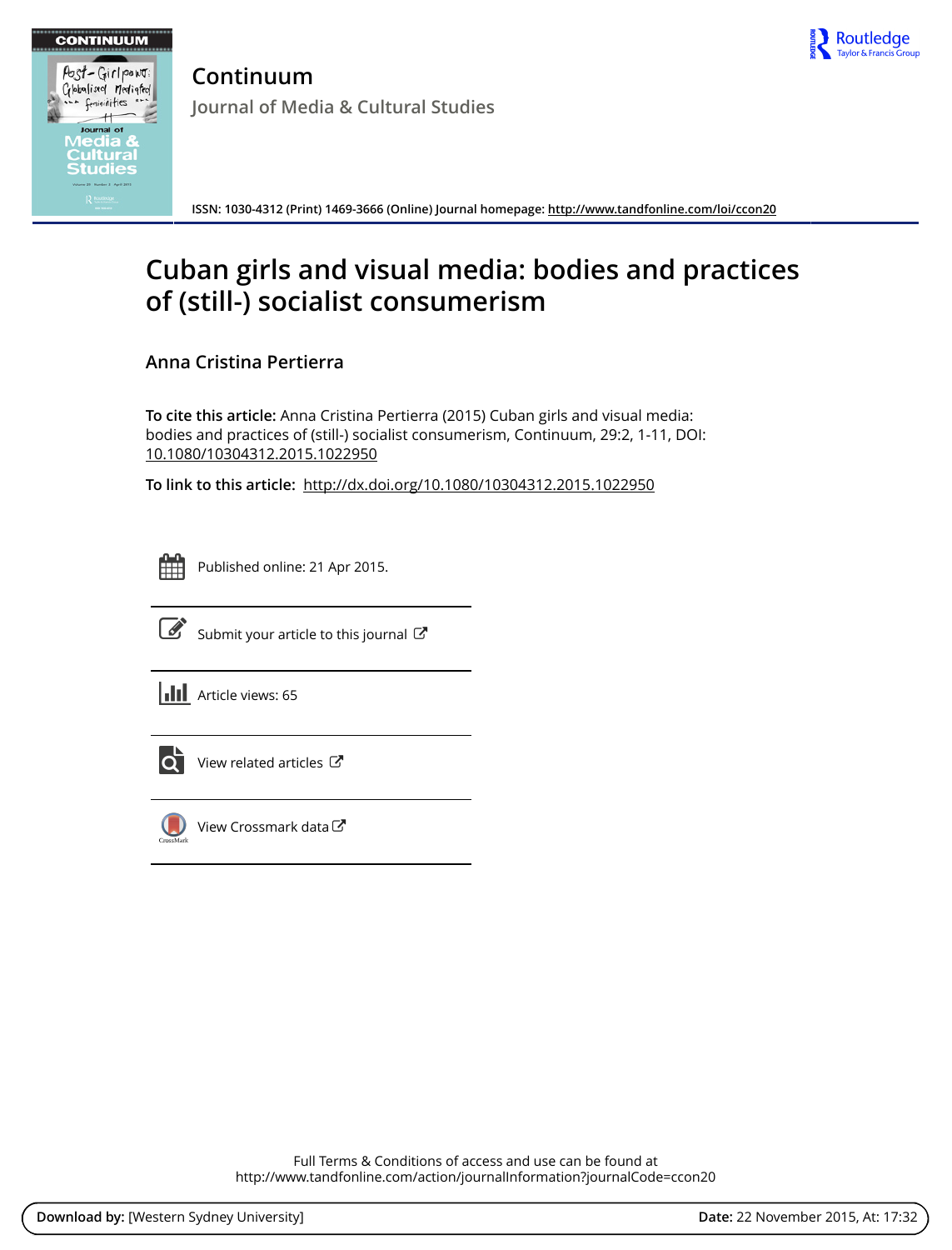# Cuban girls and visual media: bodies and practices of (still-) socialist consumerism

Anna Cristina Pertierra\*

Centre for Critical and Cultural Studies and School of Social Science, University of Queensland, St Lucia, Australia

This paper examines Cuban girls' use of photography in coming-of-age rituals to consider what mediated girlhood might look like beyond the reach of neo-liberalism and post-feminism. Cuba offers an interesting context for such considerations, as a place in which the effects of global neo-liberalism remain buffered, and sharply contested by the prevailing tenets of socialism. It is also a place in which many feminist goals have been realized for the average woman, but with minimal reference to the debates of feminism and post-feminism. Despite these apparently serious differences, Cuban girls engage in many of the same mediated practices and rituals as their counterparts across the Americas. Cuban girls' lives are relatively rich in the products of globalized consumer culture and typically include watching US-produced television shows, dancing to music videos and poring over imported magazines. But such incorporation of cultural products that flow (mostly) from the capitalist Americas by no means negates the lived experience of Cuban girls as subjects in a socialist society, whose rights and responsibilities impact in very direct ways upon how they manage their emerging womanly bodies.

## Introduction

Across much of Latin America and the Hispanic United States, the 15th birthday is a momentous occasion for girls and their families, as it ritually marks transition from childhood to young adulthood. Typically, once a girl turns 15, she is given more freedom to go out with friends, to have boyfriends, wear makeup and adult-like clothes and make her own decisions in life. This social creation of a sexual (ized) being is frequently represented as an entrée into the happiest phase of a woman's life, where physical beauty and sexual freedom can be enjoyed before the onset of responsibilities that accompany motherhood. Notwithstanding the diverse contexts and practices that mark the girl's 15th birthday as an important moment across the Americas, it commonly serves as a public acknowledgment and celebration of a girl's sexual development: a transition from being governed by her family as a child to having a sexual agency that can appropriately be admired and sought after by men.

Through rituals celebrating the 15th birthday or *quinceañera*, girls are launched into deeply hetero-normative conceptions of gender, sexuality and beauty. As Silje Lundgren has argued, in Cuba gendered ideals are 'connected with conceptions of sexuality in a very specific way: portraying men and women as glued together in a relationship of eroticised complementarity' (Lundgren [2011](#page-11-0), 11). Such an orientation leaves little space for subversion or rejection by Cuban girls who cannot or do not conform to such ideals. If in adulthood, Cuban non-gender conforming women remain significantly less visible than their male counterparts (Hamilton [2012,](#page-11-0) 229– 230), then during adolescence they are even harder to find. Thus, the likelihood that a girl would publicly reject the opportunity of becoming a *quinceañera* is extremely rare, and mild deviations from the typical

<sup>\*</sup>Email: [a.pertierra@uws.edu.au](mailto:a.pertierra@uws.edu.au)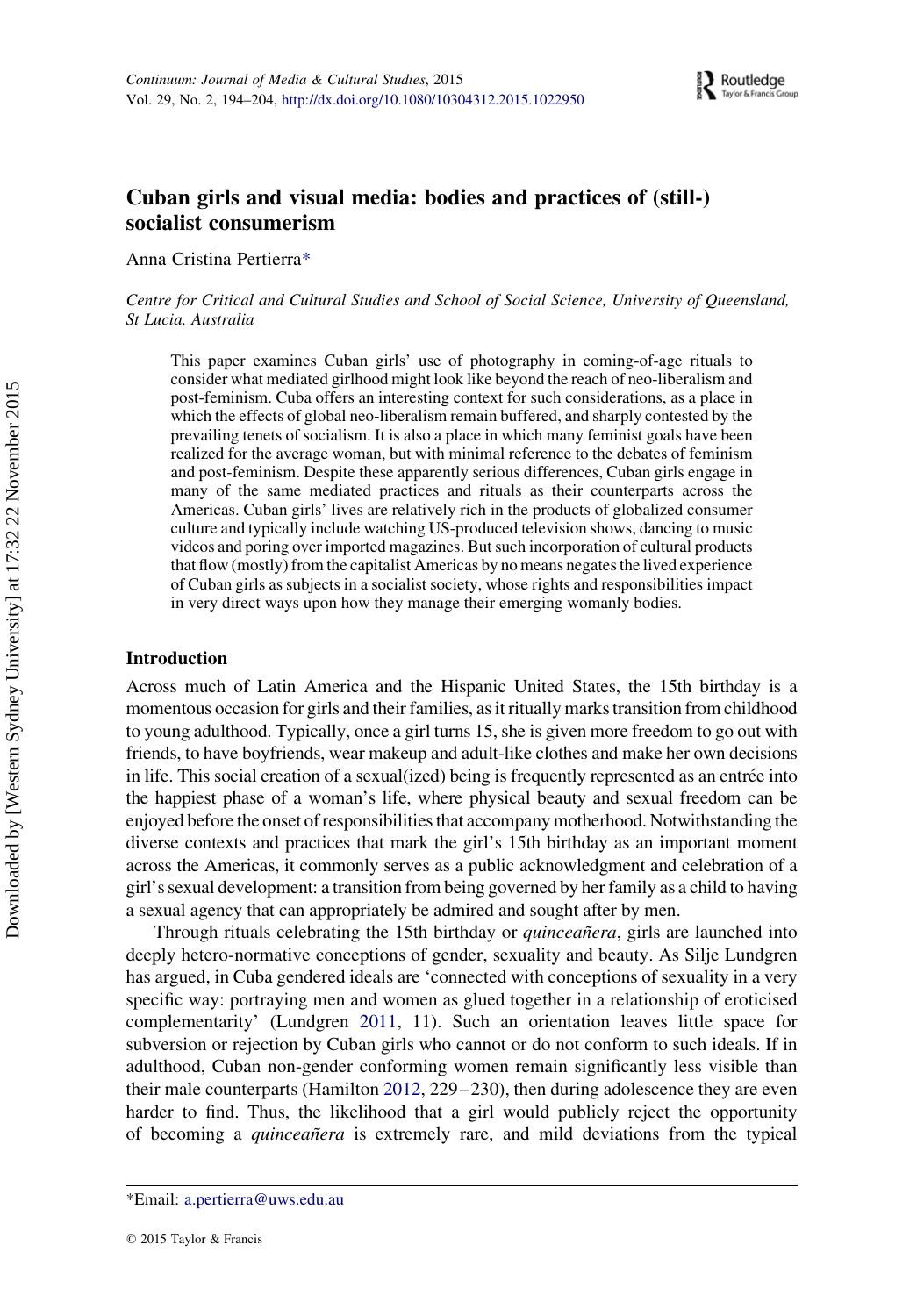excitement that a girl is expected to express about her 15th birthday are usually explained without reference to her sexual identity. While the invisibilization of such girls is one of the many important issues that research on Cuban youth is yet to address, the focus of this study is how such heterosexual norms are inscribed upon those girls who conform, most often enthusiastically, to the practices and ideals of the *quinceañera*.

Following a call from several scholars considering where girlhood studies has come from, and where it is yet to go, this chapter aims to 'broaden out' and 'narrow in' the global study of how girlhood and adolescence are constructed as social facts (Driscoll [2008;](#page-10-0) Gonick et al. [2009;](#page-11-0) Griffin [2004](#page-11-0); see also Chin [2003,](#page-10-0)  $11-12$ ). Such a 'broadening out' to consider girl cultures beyond the strongholds of Anglophone cultural and media studies also, I believe, requires a tolerance of slicing into 'narrow' examples of practices within specific communities to tease out the complex forces that constitute how girls' practices are made meaningful. Accordingly, my focus in this chapter is on just one aspect of the *quinceantera* phenomenon, in just one place, the visual media – especially photographs – produced by and about *quinceañeras* in the Cuban city of Santiago de Cuba. In 2008 and 2009, I conducted semi-structured interviews with 30 girls and women aged between 14 and 18, and 20 of their relatives (in 18 cases, the girl's mother). I observed and interviewed two semi-professional photographers, collected digital copies of more than 200 *quinceantera* images and (to the amusement of all who knew me) sat for my own quinces style photography session to better understand the physical process undertaken by the girls. Knowing of my interest in quinceañeras, friends and research participants whose daughters or other relatives have turned 15 have since added to my digital archive and engaged in detailed conversation about the planning, producing and subsequent circulation of their photographs, bringing the total number of girls whose quinceañeras I have learned about to approximately 85. But for the purposes of this paper, I will present the examples of two girls whose experiences are particularly indicative of what I taketo be an emerging engagement of Cuban girls with a wide range of digital and visual media, both as consumers of global media and as producers of their own images for local and transnational circulation. These two girls, Carmen and Tania, demonstrate the normativity of *quinceañera* visual media in two ways. Their stories and images were among those that best represented the 'ideal' *quinceañera*, as emerging women who embody positive eroticism but within regulated boundaries (Lundgren [2011](#page-11-0), 85–90). Second, they highlight the capacity for ritual practices to incorporate sociopolitical change, such as has gripped post-Soviet Cuba, while reinforcing social orders and making claim to the maintenance of tradition (Kelly and Kaplan [1990](#page-11-0), 120).

In comparison to other parts of the Americas, the visual commemoration of a *quince an* os through photographs and (to a lesser degree) DVD presentations is an especially important – and typically the central – feature of the ritual in Cuba. Most Cuban girls also have a birthday party in keeping with her family's economic circumstances and her own inclinations. But even for families that lack the resources or the inclination to hold an elaborate party, a photography session is seen as almost obligatory. It is the process of sitting for photographs, and the albums that result, which materialize the *quinceantera* moment to be enjoyed for years to come, as photo albums are commonly displayed to friends and visitors for up to 3 years after a girl turns 15. Quinceañera rituals draw from a complex regional history of colonialism, neo-colonialism, and race and class hierarchies in ways that are only beginning to be unpacked by the handful of researchers to document *quinceañera* rituals past and present (cf. Pertierra [2012;](#page-11-0) Härkönen [2011;](#page-11-0) Gutierrez Domı´nguez [2009;](#page-11-0) Napolitano [1997](#page-11-0); Watters [1998\)](#page-11-0). In Cuba, they seem to have been celebrated since at least the 1920s or 1930s, although it is unclear how far such celebrations extended beyond the circles of white middle and upper class families. Across the years of the revolution, the *quince años* remained a special birthday for girls, and some kind of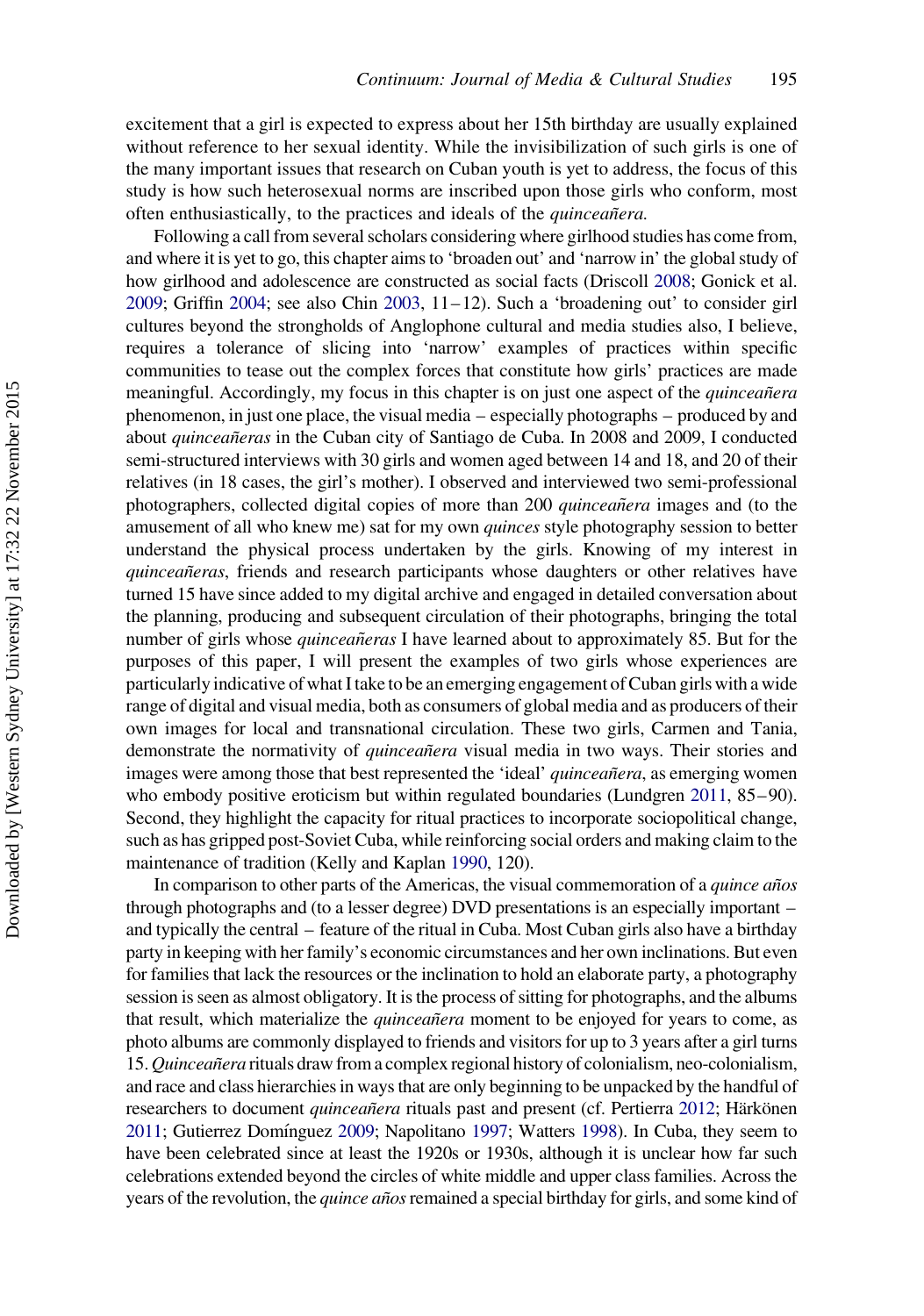party with commemorative photographs was typical across the high socialist decades of the 1970s and 1980s. But in the past decade, *quinceañera* portrait photography has assumed an importance in Cuban society that is generally described as being unprecedented. Seemingly paradoxically, this invigoration of *quinceañera* commemorative media has resulted from the nation's severe economic crisis of the 1990s, which prompted demographic and economic changes transforming all aspects of consumption and everyday life (cf. Pertierra [2011,](#page-11-0) 9–34). Market reforms have allowed for small photography and dress rental businesses to flourish, often jump-started byinvestment from Cubans abroad. Emigrant Cubans have gone from being disloyal *gusanos* (worms) who had left the revolution to becoming the small-scale supporters of domestic and national economies viathe flows of remittances and goodsthat enter Cuba with ease through channels both legal and illegal. Such transnational goods include magazines, movies and television programmes that inspire *quinceañera* trends, as well as the dresses, accessories and camera equipment that materialize them (Pertierra [2012](#page-11-0)). At the same time, new digital photography technologies have increased possibilities of self-production and semiprofessional studio production to perfectly match the needs of the bricoleur-entrepreneurs making a living through Cuba's informal sector. These expanded practices of visual media production produce a set of rituals that the girl undertakes (purveying photo albums, planning for photo shoots, being styled and sitting for portraits) supported by her wider family as an appropriate and pleasurable public debut of her new, womanly body.

Today, even girls in rural or marginal communities, with limited economic means, expect a photo-shoot and subsequent album that is considerably more elaborate than the best examples of previous generations' *quinceañeras*. A typical album comprises two aesthetic genres, i.e. the 'traditional' studio portrait in which long gowns are worn and accessories and props imply elegance and sophistication, and the 'natural' portrait, in studio or on location, in which more casual and modern clothes are worn and the aesthetic speaks more to adult sexiness than to oldfashioned elegance. If wedding pictures and Disney films might embody the former aesthetic, then music videos and celebrity photographs in magazines commonly inspire the latter. Both aesthetics must be found across the selection of images that make up a *quinceantera* album.

### Carmen

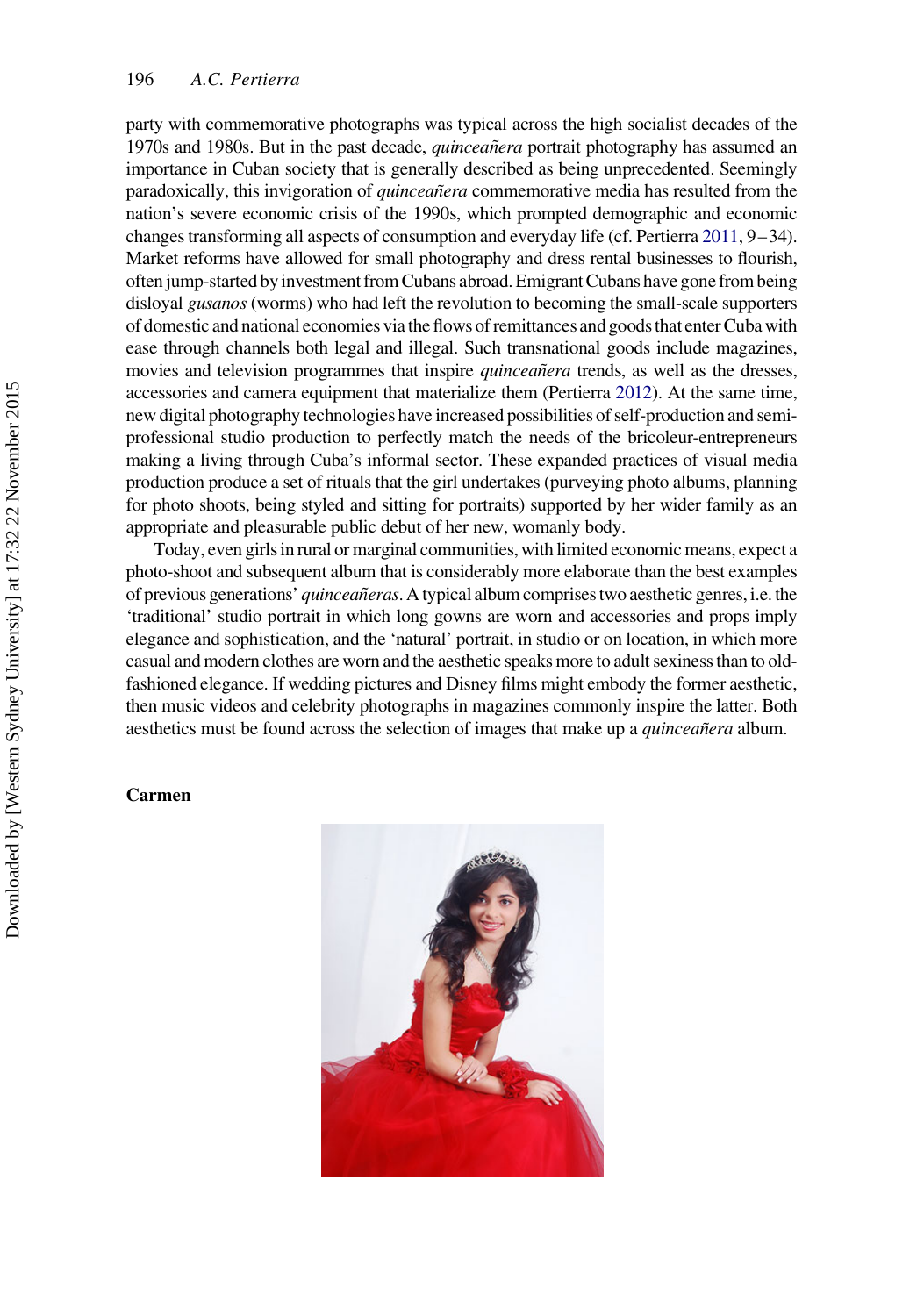Carmen turned 15 in 2013, and she spends much of her free time watching movies on her computer, or listening to pop music. In the DVD that is the centrepiece of her quinceañera media package, a video-montage of still images taken from Carmen's photography session features a voiceover presenting Carmen's personality, her preferences and her dreams for the future. This formal presentation to the adult world is also signalled by Carmen's appearance, with full make-up, heavily styled hair, a long evening gown, and an air of sophistication and knowingness that is markedly different to Carmen's manner in everyday life, which her mother explains as 'still like a little girl'.

Carmen's *quinceañera* DVD was made by a semi-professional photo studio, alongside three printed photo albums and a CD compilation of photographs including 'out takes'. From these outtakes, Carmen's mother selected a series of extra portraitsthat she especially liked and printed them for another album. Then, Carmen's mother coordinated a second photography session, styled by her friends instead of professionals, for a series of more 'natural' outdoor pictures including Carmen in casual and swimwear. Finally, another album displays prints of the *quinceañera* party, held in an upmarket café-bar. The photographs in this album are less carefully staged, and the photographs were taken with the family digital camera by various members of the party. In a country whose economy has been marked for over 20 years by a serious scarcity of manufactured goods (Pertierra [2011\)](#page-11-0), this array of commemorative media is substantial. Admittedly, Carmen's family comprises educated professionals, and more importantly, members of her extended family who have emigrated send remittances and gifts, all of which enabled Carmen, like her older sister before her, to have a top-of-the-line quinceañera celebration. Given that the official average monthly wage in Cuba is around \$20, even a basic photography session would require the equivalent of 4–6 months' salary. Yet people find ways – through personal networks, informal debts and extensive planning – to organize *quince años* photographs even amidst the most difficult of economic circumstances. The efforts that Cubans go to in order to create an elaborate celebration – or at the very least a set of images that represent elaborate abundance – conveys very powerfully the importance of this occasion as a ritual of the most classically anthropological sort.

# Tania

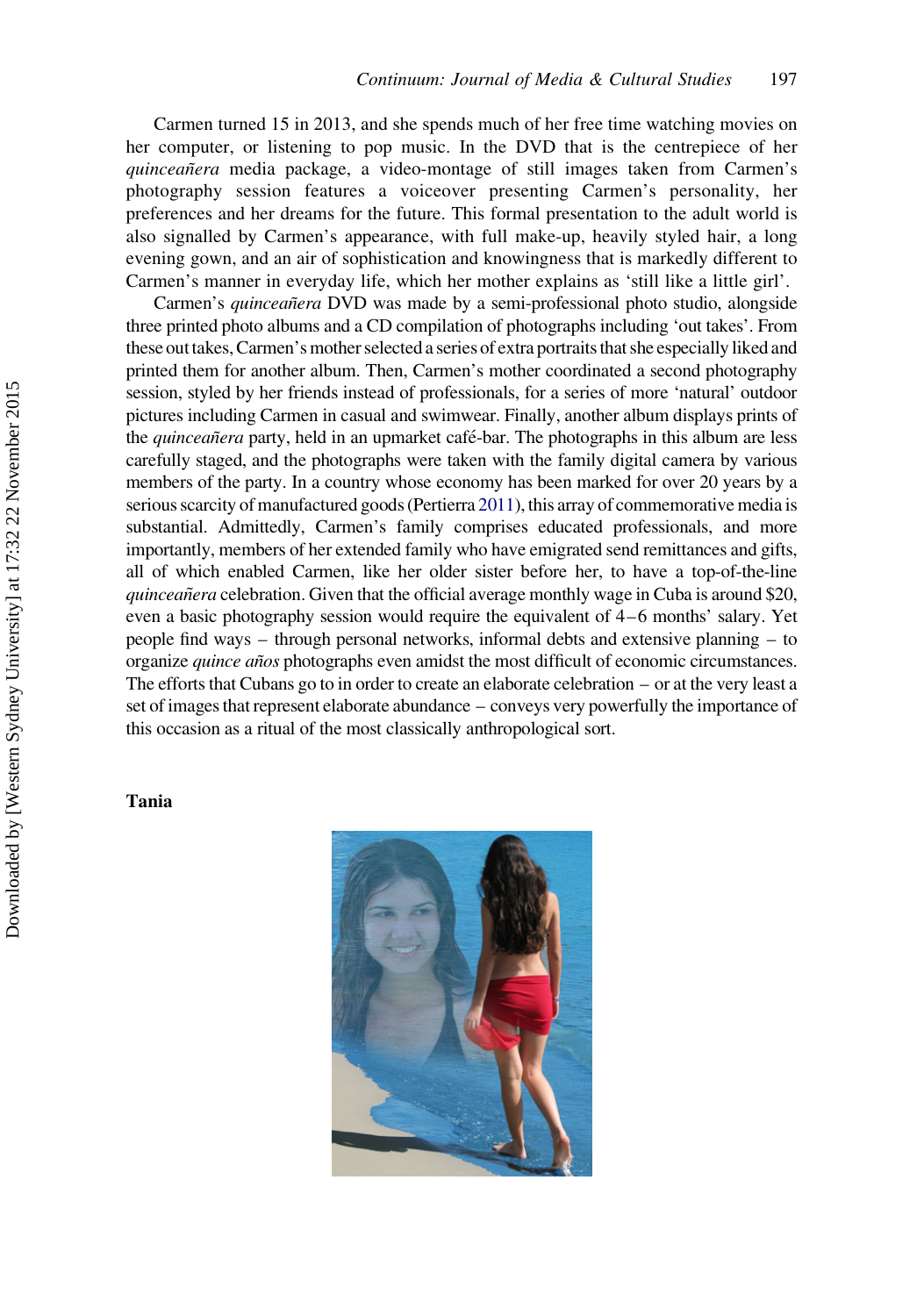When Tania and I met in 2009, she was already 18 years old. The story of her quincean era photographs was less orthodox that that of Carmen, although no less conforming to gender and sexuality ideals. Whereas Carmen's family paid a local small business to produce the main part of their photography package, in Tania's case, her father having his own photography business allowed her to exert more creative control over how and, most importantly, when, her photographs would be taken. Around the time of her 15th birthday, Tania was very self-conscious about her acne, and refused to have photographs taken. Instead, she gave herself a year to improve the state of her skin and used her father's computer to learn basic Photoshop techniques, which allowed her to experiment with selfportraits and then 'improve' the appearance of her complexion. By the time of her 16th birthday, Tania felt much more confident about her real skin, and her capacity to control the final image of her portraits, so her father photographed her in studio and on location. Tania herself continued her Photoshop experiments by creating photomontages, depicting herself against a natural landscape or compositing a close up of her face against a full body image of her on the beach. In the process of learning how to manipulate her own comingof-age portraits, Tania developed the skills to help her friends as well, and began styling, photographing and editing photography sessions for other young women she knew – sometimes just for fun, or sometimes for a fee.

At first glance, the visual media of Cuban *quinceañeras* seem remarkably similar to those of other teenage girls in the United States and Latin America. Aesthetically, it is immediately obvious that Cuban girls are by no means disconnected from the broader structures and media circuits that inform notions of taste and style across much of Latin America and the United States. For an outside observer, the *quinceanera* portraits of Carmen and Tania look almost indistinguishable from those of their counterparts in Mexico or Miami, and this very indistinguishability is partly what makes these two girls exemplary *quinceañeras*. The styles and trends of the photographs are inspired by circuits of popular media and fashion that flow in and out of Cuba relatively freely; both Carmen and Tania listen to music, watch downloaded TV series and movies, and read magazines that form part of the wider pan-Latino youth-oriented pop culture. Looking at the quinces images of Tania and Carmen, and considering Carmen's taste in music and movies, or Tania's enthusiastic production of her own (airbrushed) images, it would be easy to assume that these emerging consumption practices represent a 'new' Cuba in which girls are subjected to yet another iteration of an unfolding and ever-growing post-feminist youth culture in which 'technologies of sexiness' enable/enforce young girls to present themselves for display and consumption while they themselves increasingly define themselves through bodily consumption practices (Evans, Riley, and Shankar [2010\)](#page-11-0). Such a set of assumptions could more easily be applied to the cases of Tania and Carmen than to the broader Cuban population. Certainly, their whiteness better equips them to fulfil normative ideals of beauty as equated to whiteness (Fernández [2010](#page-11-0), 27–53; Lundgren [2011](#page-11-0), 27). In any other country of Latin America, Carmen, Tania and their families would identify as middle class due to their levels of education and types of employment. But just as importantly, both girls sit towards the top end of a spectrum of increasingly differentiated access to media and communications technologies (Pertierra [2011,](#page-11-0) 197 – 237). Only a handful of their classmates would have the daily domestic access to computers that Carmen and Tania take largely for granted (although they would have access to computers in other spaces such as in the houses of neighbours, in state-run youth clubs, in the workplaces of friends and relatives). Everyday access to digital cameras is growing quickly, but has not yet become the norm for the entire population.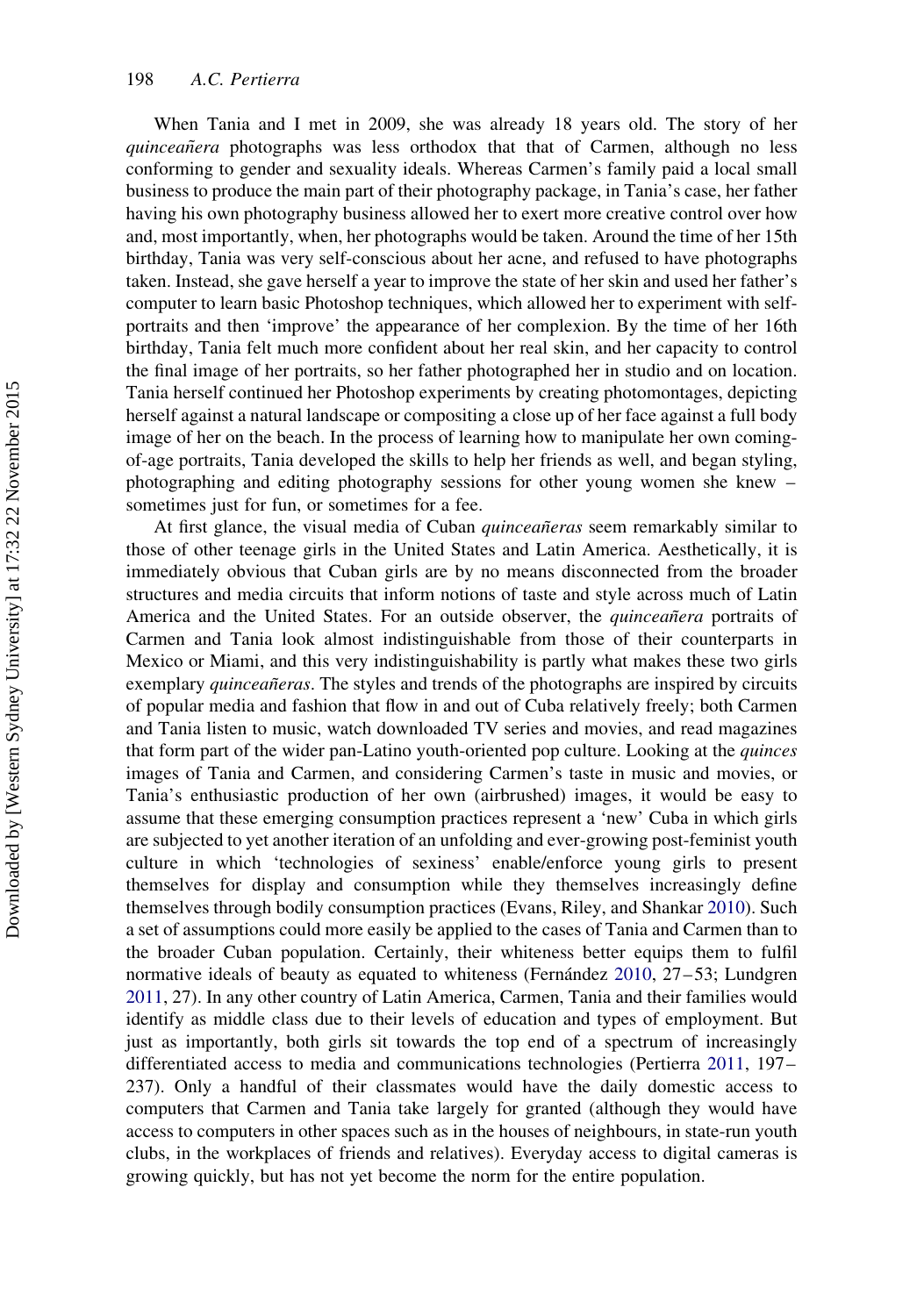Despite – or rather precisely because of – this seemingly easy insertion into global or pan-Latino youth cultural consumption, however, it is dangerous to assume that girls like Carmen and Tania, with their everyday confidence in using digital media whether as consumers or producers, are engaging in some sort of generational transition towards becoming 'self-actualizing' consumers in a post-socialist, neo-liberal, post-feminist world. There is undoubtedly something 'new' about the kinds of consumption in which Carmen and Tania's generation are engaging with ease. A much wider array of global media, including youth popular culture, and especially US American and/or Latin American popular culture, is available to Cubans today than there was in the Soviet era from the 1960s to the late 1980s. This is not only due to the changing global and national political climate, but also to the technological possibilities that have transformed access to digital media and communications for low-income communities around the world. Policies that limit the legal sale of such technologies through official outlets have modified, but by no means curtailed, how digital and new media have impacted the consumption of media and popular culture by Cuban citizens. Since the post-Soviet crisis known as the Special Period traumatically disrupted Cuba at every level in the early 1990s, an evolving mixture of market reforms, attempts at global trade and emigrant remittances have emerged alongside existing state structures. The maintenance of a revolutionary consciousness, albeit with post-Soviet adaptations, creates a seemingly contradictory society, which looks bizarre to many academic commentators (including myself), but is all that has ever been known to Carmen, Tania and their contemporaries. As children raised in this period of unforeseen transformation at the political, economic and cultural levels, they form the first generation of Cubans to grow up with no personal experience of the high socialism that shaped their parents, nor of the heady years of building the revolution to which many of their grandparents were committed (Gutierrez Domínguez [2009\)](#page-11-0).

But in the face of such interesting and rapid transformation, it is easy to overlook the degree to which all Cubans, including Carmen and Tania, continue to live within a socialist society even while significant market reforms in the post-Soviet years have changed many of their everyday practices and experiences. Practices of consuming, circulating and producing visual media exist within a context – of politics, economics, family structures and more – which creates quite a different picture of just how these seemingly neo-liberal post-feminist media practices might be understood. It is not within the scope of this article to adequately address every element or influence that would shape what it means to be a girl or young woman in Cuba today. I would like to mention just two elements that work against ideologies of neo-liberalism and post-feminism as explanatory devices for the *quinceañera* and her visual media: first, the ongoing presence of state socialism in Cuba, and second, the role of family and community in the production and celebration of the 15th birthday.

The Cuban revolution, which has changed in the post-Soviet era but remains a (still) 'actually existing socialism', continues to inform the experiences of contemporary Cuban girls. This is so even for girls who, like Carmen and Tania, engage and identify with many aspects of globalized media culture and the practices that are associated with them. While 15-year-old Carmen may know all the words to the latest One Direction hit, she and all her classmates spent the month of October supporting the revolution by working in agricultural zones or doing other community labour. Tania's choice for University was to study computer science, but she has never had Internet access at home. Like all Cuban children, their schooling has exhorted them to be 'pioneers of Communism' in the mould of Che Guevara (¡Pioneros por el Comunismo, seremos como el Che!). As teenage girls,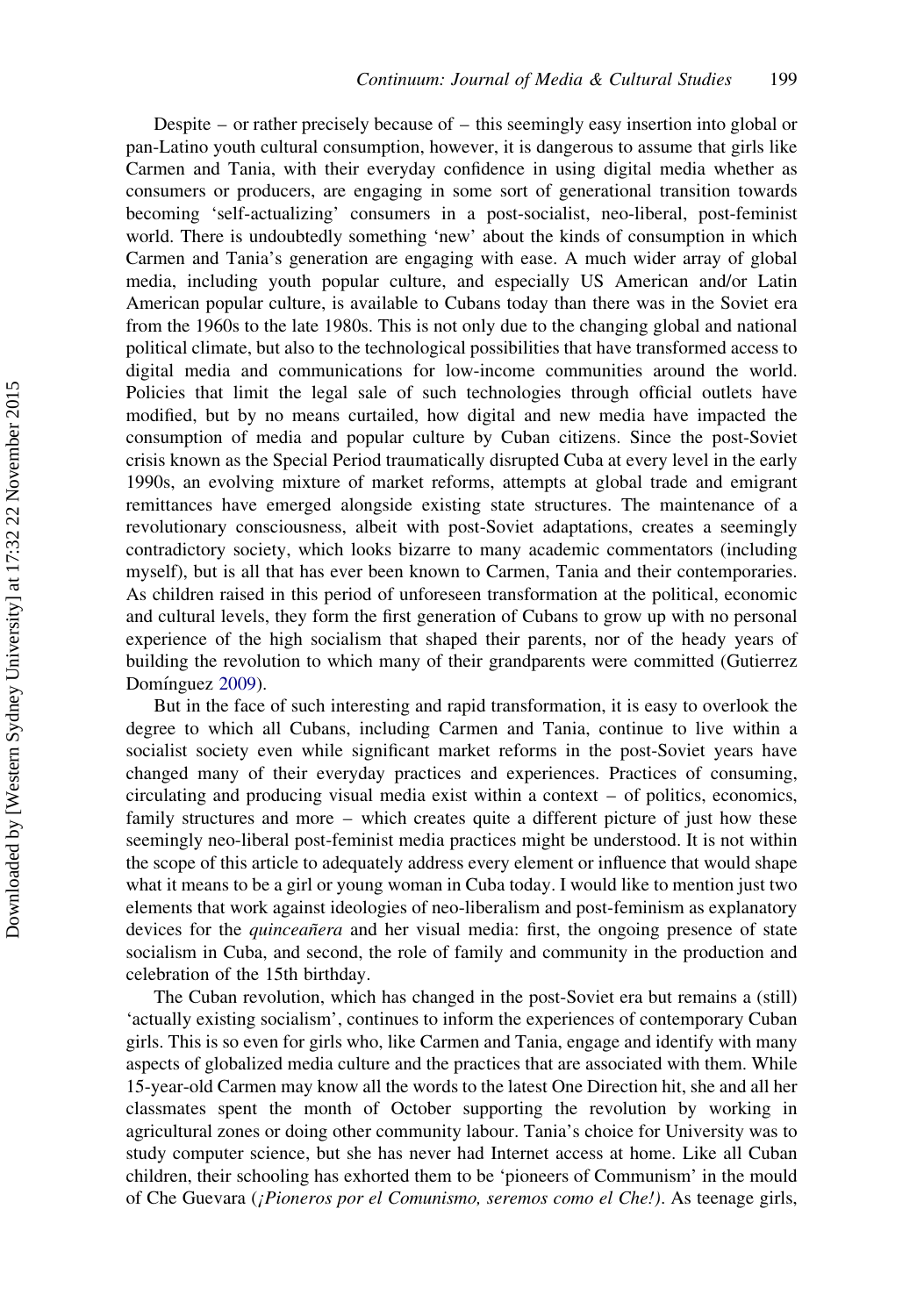they are undoubtedly aware that contraceptive pills and abortions, along with gynaecological care and other medical services, are freely and cheaply available. Should they get married, the Family Code of 1975 that is read out at the ceremony explicitly accords equal rights and responsibilities to women and men. These are just some of the examples that suggest the ongoing frameworks of socialism that shape, in part, what it means to be a girl or young woman in Cuba.

Further, as with many better-documented coming-of-age rituals, the *quinceantera* process through which girls are quite literally physically groomed for womanhood emphasizes the role of family and community in creating personhood. Of course, individual *quinceañeras* have a degree of agency in determining the details of 'their' birthday celebration; girls vary in their degree of enthusiasm for the portrait sessions, and express stylistic preferences by choosing certain colours, styles, locations and poses, even at times experimenting with the genre or pushing at the boundaries of what is seen by their elders as 'good taste'. But there are many stakeholders in a *quinceantera* celebration, and the desires of any individual girl are frequently outweighed by the demands and desires of others. Among these stakeholders are photographers and dressmakers running their businesses, networks of relatives inside and outside Cuba who help to pay for the photography sessions, female peers with whom a *quinceañera* is sharing and/or competing in the experience of turning 15, and the broader public of women, men and children, whom the *quinceañera* can expect will be viewing the final photographs.

Above all, the mother, in particular, is typically the protagonist of planning a photography session; it is the mother who discusses the details with photographers, who attempts to choose the clothes and styling, who ensures that clothes or jewellery given as gifts from relatives are included in key shots and who most actively proffers photo albums to be purveyed by visitors, relatives, neighbours and colleagues for the months and years subsequent to the images' production. Tania was an outlier in terms of her personal control over how and when her *quinceañera* photographs were produced, and even here, such control was largely determined by her relationship to family, as her father was the photographer. Carmen's story was in this sense a much more typical one; Carmen's mother had previously organized her older daughter's 15th birthday and therefore came to Carmen's photography session with experience and opinions. But, as she explained, she relished overseeing Carmen's *quince años* because Carmen was herself deeply invested in and delighted by the process, whereas her older sister had been less interested, and mostly sat for photographs to please her family.

This active role of the mother as promoter of her daughter's public sexual blossoming can seem surprising to outsiders who are used to reading images of teenage girls' performing adultness as acts of defiance or problematic disorder (cf. Egan [2013,](#page-10-0) 1 –19). But within the Cuban context, there is nothing disorderly about the display of adolescent bodies; these images of 15-year-old girls, even in the most deliberately knowing and alluring examples of the genre, are produced to be admired, by women and men, as appropriate expressions of an emerging sexual agency. It is important, here to differentiate between representations of Cuban adolescence in Cuba, and those of Cuban-American and other Latina girls in the United States. As a cultural minority whose representations are frequently read as statements of 'sexual-aesthetic excess' (Hernandez [2009\)](#page-11-0), Latina girls may frequently find themselves in a sort of double engagement with, on the one hand, cultural traditions of the *quinceañera* that speak to a pride in their heritage, and, on the other hand, a broader national context in which their self-presentation is read as problematically 'Latina' in their sexual excess (Valdivia [2010,](#page-11-0) 108 –123). But in Latino US communities as well as in Cuba, despite the obsessively heterocentric orientation of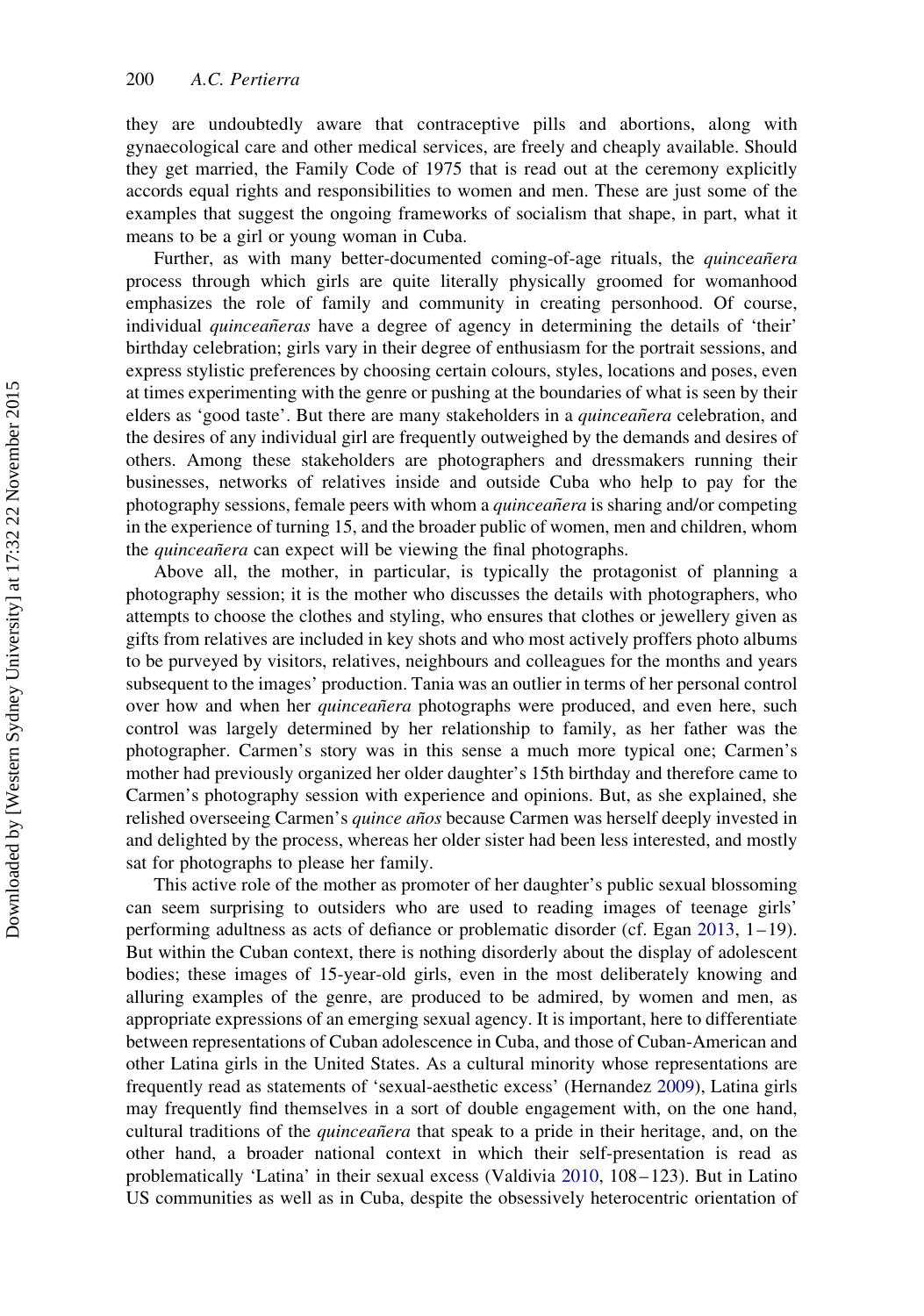quinceañera ideals, in practice the planning and producing of a *quinces* is, like girl culture more broadly, less directly about boys than about engaging in homosociality with peers and adult women through shared practices of beautifying the body, albeit in order to increase heterosexual desirability (Hernandez [2009,](#page-11-0) 85; Lundgren [2011,](#page-11-0) 123–125).

Without paying attention to these and more elements of Cuban girlhood, it would be easy to 'read' the images that Carmen and Tania have produced for their *quinceañeras* as examples of a sort of global encroachment of post-feminist girl culture that, in this case, finds its heartland in contemporary Miami, is circulated through the mediation of magazines, social media profiles and MTV reality shows, and is enacted with remarkably consistent aesthetics across the various communities of 'neo-liberal' Latin America. Neoliberal conditions undoubtedly shape the production and mediation of a booming quinceañera industry, increasingly aimed at younger and presumably more vulnerable target markets. But that is not to say that the cultural practices of the teenage girl are always best understood through such conditions of production.

Young Cuban women's cultural practices cannot be understood as shaped by the forces of neo-liberalism and post-feminism alone. The Cuban example is relevant here precisely because girls are often engaging in the same types of practices, using the same images, aesthetics and products, as girls in the United States (and are especially engaged with the same images, aesthetics and products as Cuban-American and other Latina girls). Yet Cuban society cannot be described as neo-liberal; the political and economic context is so vastly different to that of the United States, we are forced here to pay attention to other possibilities of understanding how and why girls are formed and form themselves in their interactions with media technologies and media contents. Using Cuban girls as an example to 'push back' is not merely to provide an example to flesh out the existing understanding in Girlhood Studies that girlhood is a social and historical construct, which varies within and beyond the so-called West. It also brings into sharp relief a broader imperative, in studying contemporary popular culture and contemporary girlhood, to critique and at times, move beyond, a singular focus on neo-liberalism and/or post-feminism as the defining prisms through which the consumption and production of media and culture should be understood.

#### Neo-liberalism, Post-feminism, resistance and agency: exploring the limits

Such a call to critique and explore the limits of both neo-liberalism and post-feminism is by no means unique, and unsurprisingly parallel debates can be seen in the analysis of both labels, whether as historical conditions or as explanatory models, over the past decade or so. In my own 'discipline' of social anthropology, an intellectual concern with neoliberalism exploded in the early years of the twenty-first century. But tackling neoliberalism ethnographically presents challenges (if very productive ones) in maintaining the micro-scale with which many anthropologists work, against the apparently allencompassing scale at which neo-liberalism as a hegemonic project seems to operate (Hoffman, DeHart, and Collier [2006,](#page-11-0) 9 –10; see also Richland [2009\)](#page-11-0). The conceptual utility of neo-liberalism has been questioned in the face of such an explosion, with a concern that 'in using a single, politically and emotionally loaded term to refer to such diverse phenomena, anthropological analyses of neoliberalism risk a reification that occludes more than it reveals' (Kipnis [2007,](#page-11-0) 384). Neo-liberalism, then, has its limits, both in geographic scope and in intellectual utility: sometimes things might look neo-liberal, but can equally or better be explained through other prisms. Cuba is an obvious case study for such limits, but there are many others, both within and beyond the Anglophone capitalist world (Kingfisher and Maskovsky [2008;](#page-11-0) Powell [2008](#page-11-0)).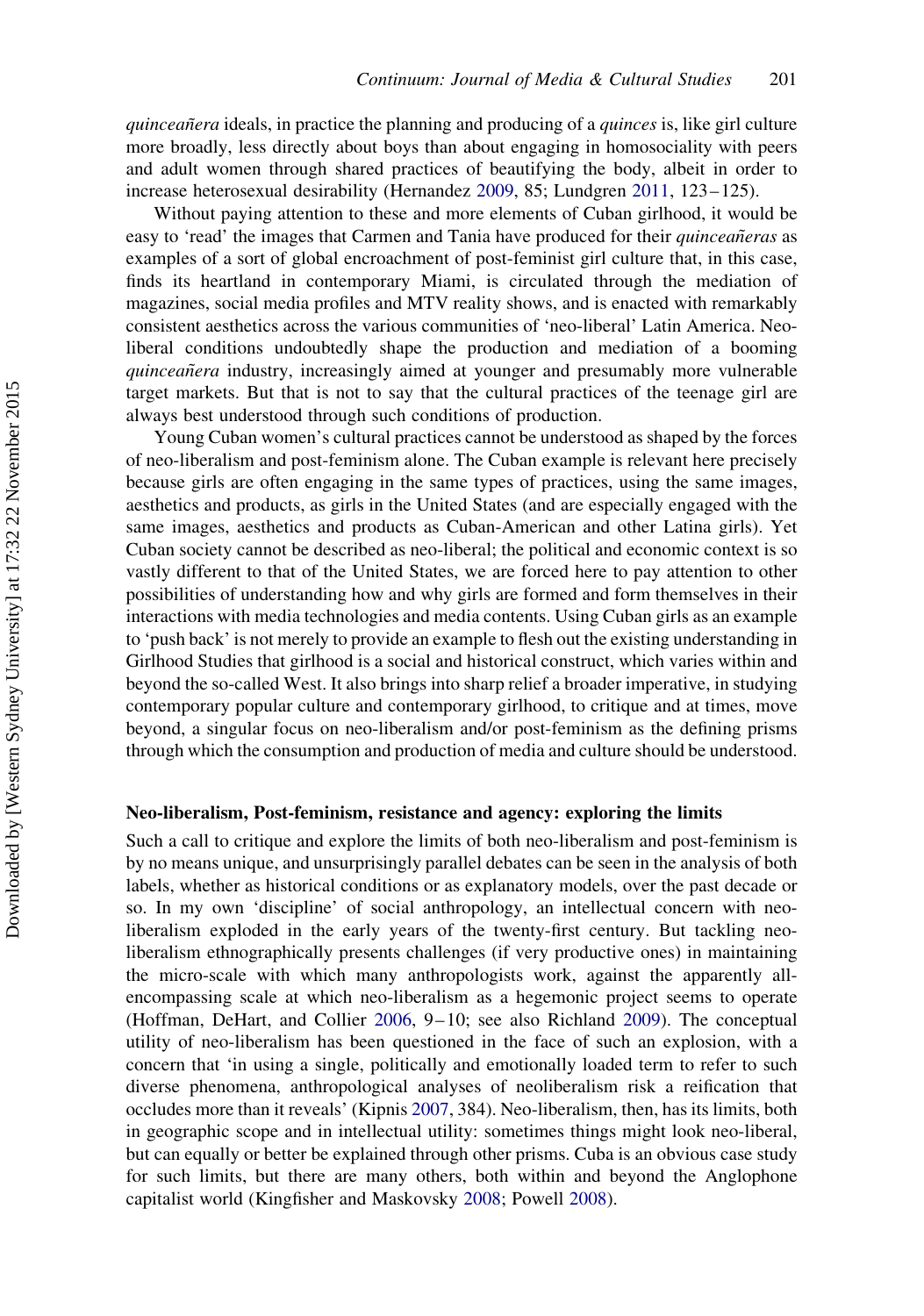In emphasizing the limits of neo-liberalism, I do not mean to suggest that it is unimportant or unproblematic. Similarly, considering the limits of post-feminism is not to suggest that there are no places or moments in which post-feminism is a dominant cultural trope, or alternatively a relevant historical and political condition. Although the limits of post-feminism as an emancipatory doctrine have been considered very productively within feminist media studies (cf. Taylor [2012,](#page-11-0)  $6-19$ ), the 'limits' I am considering here are somewhat simpler, and echo earlier debates among anthropologists (and others) regarding the utility of feminist theory across and beyond the very specific spaces and moments in which they were most productively developed. Feminism has never been a fully adequate lens through which to understand Cuban women's gender and sexualities  $-$  *even when* many seemingly feminist goals have been pursued and achieved. Similarly, post-feminist frameworks are insufficient to understand the emerging conditions through which Cuban girls are increasingly involved in global networks of consumption and production *even* when those networks and products of consumption and production are the consequences of neo-liberal and/or post-feminist dynamics elsewhere. The goals and achievements of the Cuban revolution in terms of women's equality have been well documented, and while uneven, in several respects (such as the politics of reproduction and gender equity in education and workplaces), more has been achieved than in many of the world's liberal democracies. But such gains have been made with reference to socialist rather than feminist ideology and policy; organisations such as the Federation of Cuban Women and the female national leaders who head such organisations disavow most versions of feminism as the guiding mechanism through which the cultural and political experiences of Cuban womanhood can or should be understood<sup>[1](#page-10-0)</sup>.

It is hard, then, if there never was a 'feminist moment' in Cuba, to imagine the prevalence of what Gill ([2007\)](#page-11-0) has powerfully described as a 'post-feminist sensibility' there today. The post-feminist sensibility is specific to some of the variable cultural conditions that sit within the networks of the Anglophone West, and feminist media scholars, including in this volume, are the first to acknowledge the need for more complex approaches to understanding the role of neo-liberalism in new social and political practices around the globe (Gonick et al. [2009,](#page-11-0) 2). But grappling with the closely related concepts of post-feminism and neo-liberalism, and their problematic articulation to 'feminist-inspired discourses of autonomy, freedom, and choice for women' (Taylor [2012,](#page-11-0) 16) also requires the exploration of how such ideologies, even in their seeming global hegemony, have their limits, conceptually and culturally.

#### Conclusion

As a place in which the effects of global neo-liberalism remain buffered, and sharply contested by the prevailing tenets of socialism, Cuba offers an interesting context for understanding how girls in the contemporary world are (often enthusiastically) subject to the forces of global media and popular culture, without their identities or practices being at all reducible to such forces. As this article has outlined, despite many suggestions over the past 20 years that neo-liberalism is on the doorstep, Cuban society remains considerably resistant to such encroachment, both at the level of national policy and at that of everyday experience. Despite these apparently serious cultural and political differences, Cuban girls engage in many of the same mediated practices and rituals as their counterparts across the Americas. Cuban girls' lives are relatively rich in the products of globalized consumer culture, and such engagement is nowhere made clearer than in their production of quinceañera visual media. But such incorporation of cultural products that flow (mostly)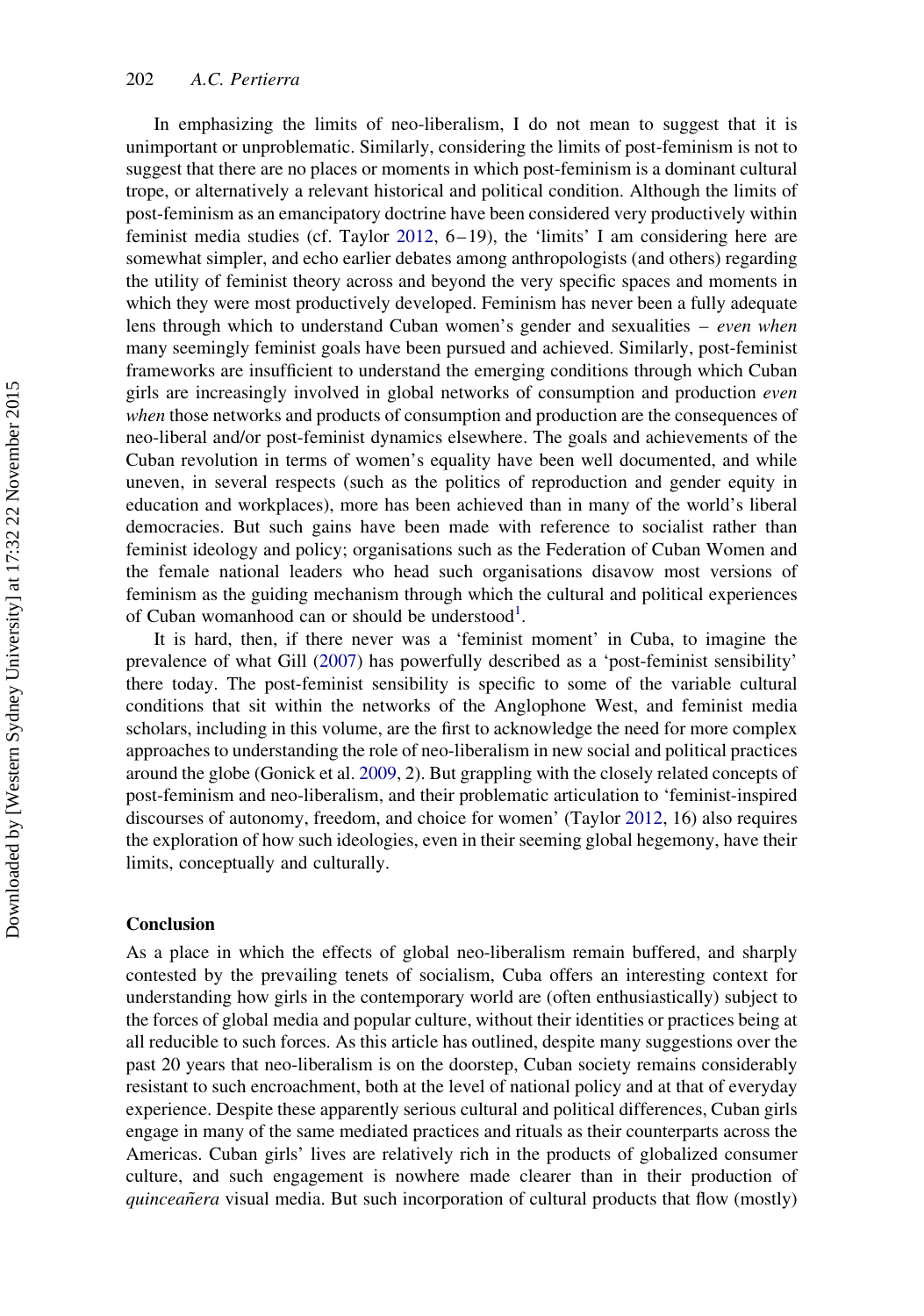<span id="page-10-0"></span>from the capitalist Americas by no means negates the lived experience of Cuban girls as subjects in a socialist society, whose rights and responsibilities impact in very direct ways upon how they manage their emerging womanly bodies.

Is it possible, then, that Cuban girls use visual media in order to become 'selfactualized' consumers, without also becoming neo-liberal subjects? The experiences of Carmen, Tania and other girls interviewed in this research suggest just such a possibility: deeply invested in the expanded opportunities for consumption and self-presentation that digital technologies and economic reforms have afforded their generation, such girls also remain deeply immersed in the expectations of family and community with regards to their acquisition and display of desirably feminine sexuality. The convergence of these things – of globalized media, digital technologies and Cuban conceptions of adolescent girlhood – are by no means in conflict with, and have in many ways been precisely enabled by, the effects of socialism among other more longstanding historical conditions that have shaped what it means to become a woman in Cuba.

#### Disclosure statement

No potential conflict of interest was reported by the author.

### Funding

This work was supported by the University of Queensland New Staff Reesarch Start-up Fund  $(2008 - 10)$ .

#### Note

1. Scholars international and local have considered this uneasy relationship between global (or more precisely Anglo-American) feminism and Cuban socialism at length. See, for example, Espín and Schnookal (1991), Molyneux ([2000\)](#page-11-0), and Bengelsdorf (1997).

#### Notes on contributor

Anna Cristina Pertierra is a Lecturer in Anthropology at the University of Queensland. She was formerly an Australian Research Council Postdoctoral Fellow at the Centre for Critical and Cultural Studies. Her research interests include media ethnography and the role of technologies in everyday life, consumption and material culture studies, and urban anthropology. Anna's publications include Locating Television: zones of consumption (with Graeme Turner, Routledge 2013), Consumer Culture in Latin America (with John Sinclair, Palgrave 2012) and Cuba: the struggle for consumption (Caribbean Studies Press 2011).

#### References

- Bengelsdorf, C. 1997. "(Re)Considering Cuban Women in a Time of Troubles." In Daughters of Caliban: Caribbean Women in the Twentieth Century, edited by C. L. Springfield, 229–255. Bloomington, IN: Indiana University Press.
- Chin, E. 2003. "Children Out of Bounds in Globalising Times." Postcolonial Studies 6 (3): 309–325. doi[:10.1080/1368879032000162185.](http://dx.doi.org/10.1080/1368879032000162185)
- Driscoll, C. 2008. "Girls Today Girls, Girl Culture and Girl Studies." Girlhood Studies 1 (1): 13 – 32. doi[:10.3167/ghs.2008.010103.](http://dx.doi.org/10.3167/ghs.2008.010103)
- Egan, R. D. 2013. Becoming Sexual: A Critical Appraisal of the Sexualisation of Girls. Cambridge: Polity.

Espín, V., and D. Schnookal. 1991. Cuban Women Confront the Future. Melbourne: Ocean Press.